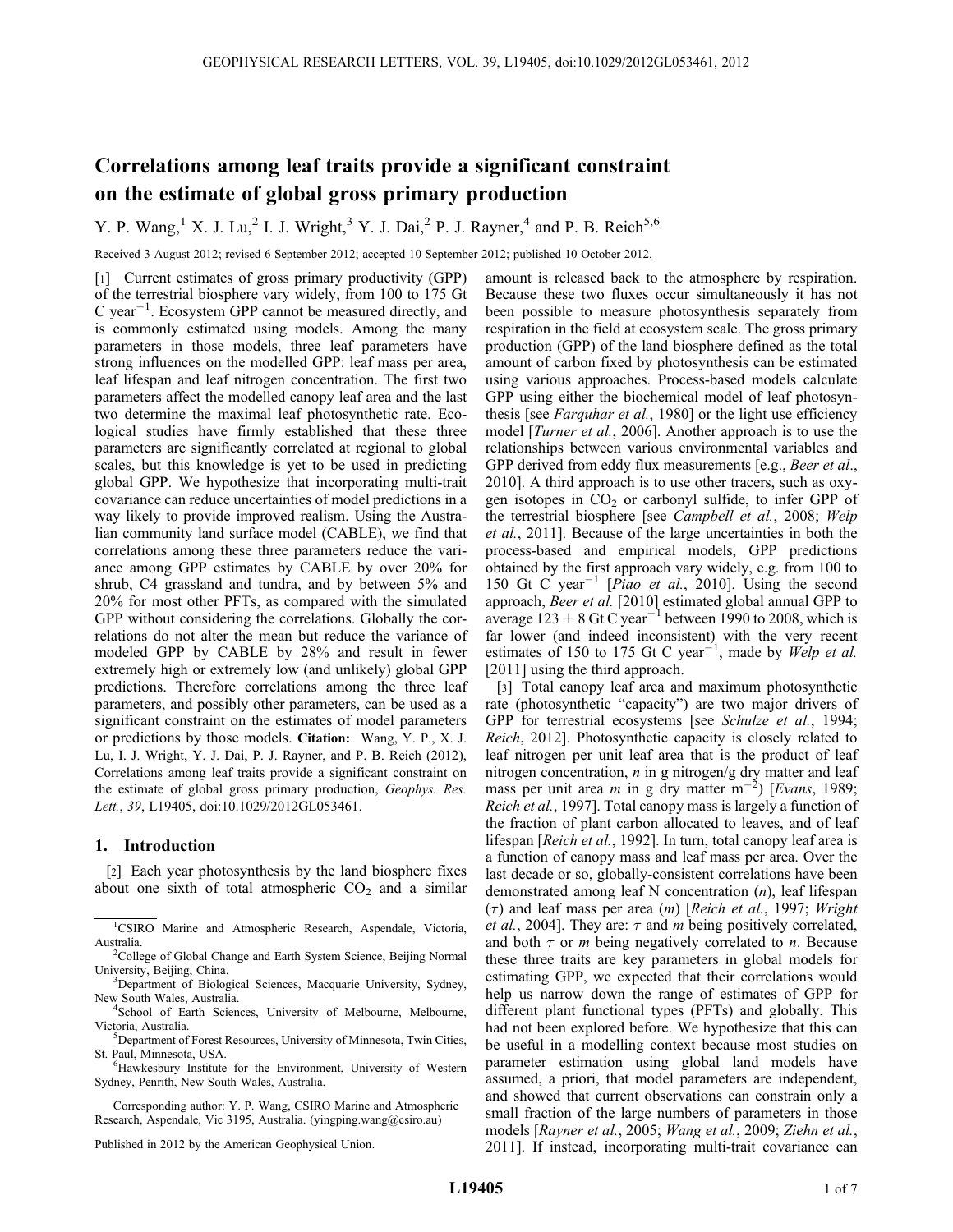reduce uncertainties of model parameter estimates, predictions made by models may have improved realism, as captured by reduced variance in those predictions.

[4] The objectives of this study are (1) to quantify the degree to which correlations among the three leaf traits constrain GPP estimates for different PFTs, individually and in total; (2) to quantify the probability of global GPP being 150 to 175 Gt  $\dot{C}$  year<sup>-1</sup> at present. We used a process-based global land surface model, the Australian community land surface model (CABLE) to estimate GPP. While keeping all other model parameters unchanged, we use CABLE to compute GPP for given values of three leaf traits  $(\tau, m, n)$ that are generated using a random number generator with or without taking account of the correlations. By comparing the differences in variance of the estimated GPP for the uncorrelated or correlated values of three leaf traits, we can estimate how much the correlations among the three leaf traits can reduce the uncertainties of the estimated GPP for different PFTs, or globally.

### 2. Method

[5] The CABLE model (see *Kowalczyk et al.* [2006] and *Wang et al.* [2010, 2011] for further details) is used to simulate GPP. In CABLE the vegetation is divided into 10 different PFTs based on the  $1^{\circ}$  by  $1^{\circ}$  International Geosphere and Biosphere Program vegetation classification [Loveland et al., 2000]. The meteorological forcing from the global soil wetness project II (GSWPII) [see *Dirmeyer et al.*, 2006] for 1990 was used as input to CABLE. Values for vegetation and soil model parameters used in this study are listed in Kowalczyk et al. [2006] except  $m, \tau$  and  $n$ .

[6] Using the means, variance of means and co-variances of the three leaf parameters as estimated for each of 10 PFTs based on the GLOPNET dataset [*Wright et al.*, 2004] (see Table S1 in Text S1 of the auxiliary material), we used a random number generator to generate 500 different combination of  $m, \tau$  and n by either setting all covariances to zero ("uncorrelated case") or using the covariances from the observed data (see Table S1 in Text S1), the "correlated case".<sup>1</sup> Here variance of a model parameter is estimated as the standard deviation of the mean, or standard error of observations for the corresponding leaf trait.

[7] To generate a random realization of each parameter set, we constructed a covariance matrix C using the prescribed correlations and variances (see Table S1 in Text S1). A matrix is calculated as such that  $C = M<sup>T</sup>M$ . M is often called matrix square root of  $C$ , and may not be unique. Here we matrix square root of C, and may not be unique. Here we<br>calculated it as  $M = \sqrt{\Lambda}Y$  where  $\sqrt{\Lambda}$  is a diagonal matrix of the eigen-values of  $C$  and  $Y$  the corresponding eigen-vectors. We generate a realization  $\vec{v}_i = \vec{v}_0 + M\vec{z}$  where  $\vec{v}_0$  the vector of estimated trait values and  $\vec{z}$  a vector of independent univariate normal random numbers. It can be shown that the population mean and covariance of these realization are  $\vec{v}_0$ and C respectively.

[8] For each of 500 combinations, we ran CABLE by recycling the meteorological forcing from GSWPII for 1990 until annual GPP at every land cell reached its steady state value, which is defined as the difference in GPP between two successive runs is less than 0.01% for any land point. All estimates of GPP presented in this paper are steady state annual values.

# 3. Dependence of GPP on the Leaf Traits

[9] Gross primary production, GPP depends on canopy leaf area, and maximum carboxylation rate  $(v_{\text{cmax}})$  and maximum rate of potential electron transport  $(j_{\text{max}})$  at a leaf temperature of 25C. Canopy leaf area in CABLE is modelled as

$$
\frac{d(Lm)}{dt} = f_i NPP / c - Lm / \tau f_T \tag{1}
$$

where  $L$  is canopy leaf area index,  $m$  is the leaf mass per area (g dry matter m<sup>-2</sup>), NPP is net primary production (g C m<sup>-2</sup> d<sup>-1</sup>), c is the carbon fraction of dry biomass (=0.5 in this study),  $f_1$ is the fraction of NPP allocated to leaf and depends on leaf phenology [see *Wang et al.*, 2010],  $f_T$  is the function describing the dependence of leaf lifespan on leaf temperature [see *Wang et al.*, 2010]. Here we estimated the mean leaf turnover rate constant as the inverse of leaf life span, or  $1/\tau$ . NPP is estimated as

$$
NPP = GPP(L, v_{c\max}, j_{\max}) - R_m(L, mn) - R_g \tag{2}
$$

where  $R_{\rm m}$  and  $R_{\rm g}$  are the maintenance and growth respiration of leaf, wood and roots.

[10] Parameters  $v_{\text{cmax}}$  and  $j_{\text{max}}$  are estimated as a function of leaf nitrogen per unit leaf area. That is

$$
v_{c\max} = a + bmn \tag{3}
$$

$$
j_{\text{max}} = 2v_{c\text{max}} \tag{4}
$$

where  $a$  and  $b$  are two empirical coefficients with the values from Kattge et al. [2009] for different PFTs except C4 plants and tundra. We used the values of  $a$  and  $b$  of C3 grass as no estimates were provided by *Kattge et al.* [2009] for C4 plants, and values of Shrub for Tundra (see Table S2).

[11] In CABLE, GPP and  $R<sub>m</sub>$  are calculated hourly,  $R<sub>g</sub>$  is calculated daily. Equation (1) is integrated forward at daily time step.

[12] Total variance of the simulated GPP is calculated for each land cell, each PFT or globally. The total variance of GPP can also be decomposed into the contribution of variance from each leaf trait and the covariance among three leaf traits (see Text S1 in Text S1). For the uncorrelated case, the covariance always is zero.

#### 4. Results

[13] We evaluated the variance and co-variance terms for each PFT by computing the first derivatives using the finite difference method. The covariance is negative for all PFTs (see Figure 1), suggesting that taking the correlation structure into account will reduce the uncertainty of the estimated GPP for all PFTs. The absolute reduction in total variance due to the correlations is relatively larger for deciduous needleleaf forest, C3 and C4 grasslands than other PFTs. However the results as shown in Figure 1 are quantitatively accurate only around mean GPP for each PFT, and can be biased for other values of GPP if the first derivatives in equation (S3) vary with the independent variables. In the following, we will present the mean and variance of the

<sup>&</sup>lt;sup>1</sup>Auxiliary materials are available in the HTML. doi:10.1029/ 2012GL053461.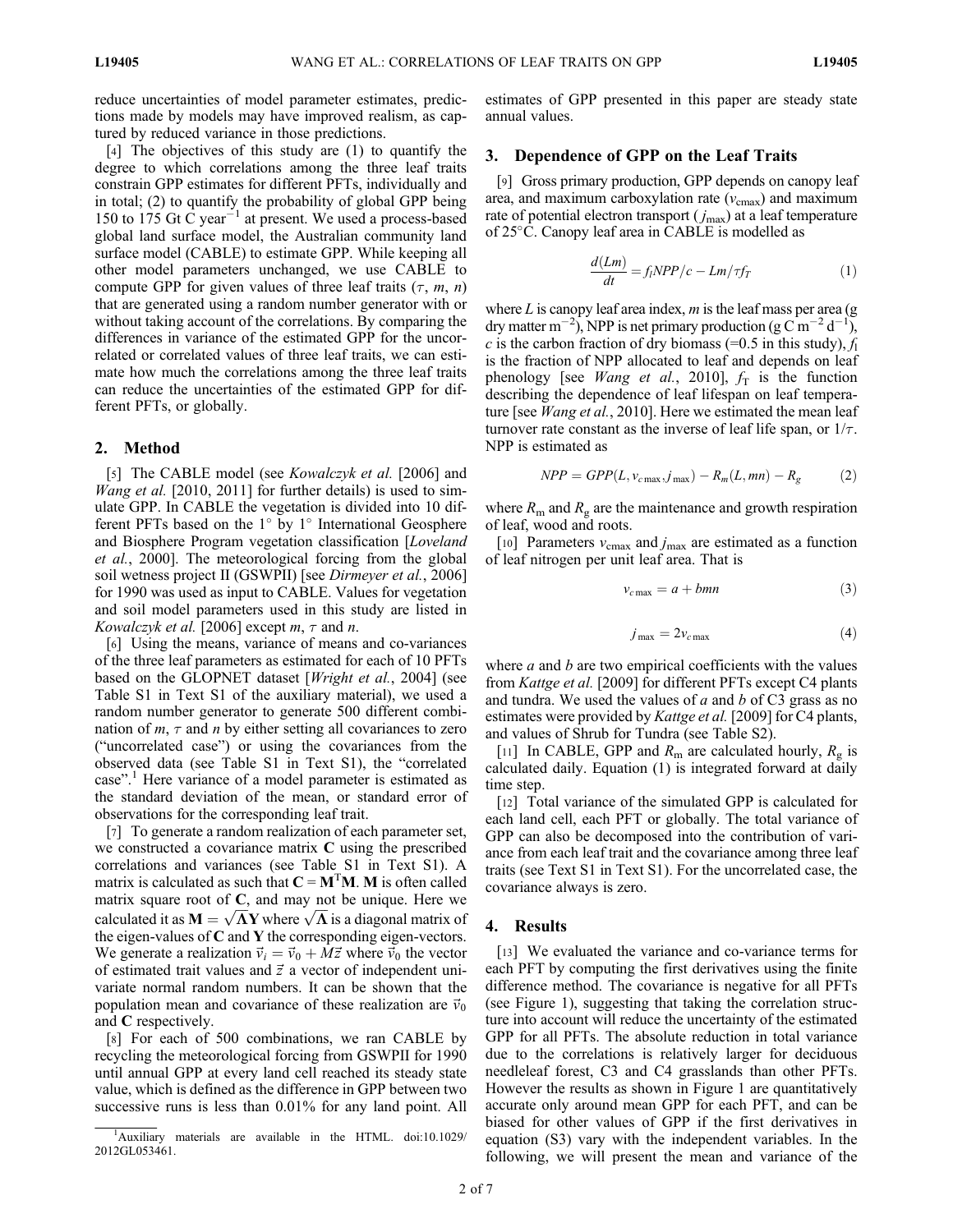

Figure 1. Total variance, variance and covariance of the estimated mean GPP for different plant functional types as calculated using equation (S3). See Table S1 in Text S1 for the definitions of all acronyms in the x-axis label.

simulated GPP by CABLE from 500 sets of leaf trait values, for both the correlated or uncorrelated cases.

[14] The global pattern of the mean GPP as calculated by CABLE for the uncorrelated case (see Figure 2a) is quite similar to *Beer et al.* [2010] using empirical models (see Figure 2b) except evergreen needle leaf forest, C3 crops and barren land. The mean GPP as estimated by CABLE for the uncorrelated case is quite similar to those for the correlated case for all 10 PFTs. The tropical evergreen forest has the highest mean annual GPP, about 3200 g C m<sup>-2</sup> year <sup>-1</sup>, similar to the estimate by *Kattge et al.* [2009] or *Beer et al.* [2010] (see Figure 2b).

[15] As compared with the estimates of *Beer et al.* [2010] for evergreen needle leaf forest and C3 crop, the differences in the mean GPP largely result from the differences in the mean leaf lifespan. The arithmetic mean leaf life span as estimated by *Wright et al.* [2004] is 3.78 years for evergreen needle leaf forest and 0.29 years for C3 crop (see Table S1 in Text S1), as compared with 2 years and 0.46 years as the default values in CABLE that was calibrated using the GPP estimates of Beer et al. [2010]. The relative differences between the default values in CABLE and the means of those three leaf traits from Wright et al. [2004] often are largest for  $\tau$ . In general, the default values of  $\tau$  in CABLE are smaller for forest types, and larger for other vegetation types than those from Wright et al. [2004].

[16] However the uncertainties of the estimated GPP are quite large, particularly for the regions in Brazil, Central Africa and south China, and south-east USA (see Figure 3a), where the mean GPPs also are quite high (>1200 g  $\rm \overline{C}$  m<sup>-2'</sup>year<sup>-1</sup>) (see Figure 2a). Therefore the uncertainties in the estimated GPPs in those regions contribute to a significant fraction (>40%) of the total variance of global GPP for the uncorrelated case. If the correlations among the three leaf traits are considered, the variance of simulated GPP by CABLE is reduced by more than 50% for some shrub lands in Northern Australia and South Africa, or by more than 20% for most tropical C4 grassland in South America, Africa and Australia, as well as tundra at northern high latitudes (see Figure 3b). The reduction in variance by taking into account the correlations among the three leaf traits is significant at 99% level for much of the global land surface (see Figure 3c).

[17] Figure 4 (top) shows that the frequency distribution of global GPP estimates from the uncorrelated case is higher than that from the correlated case at GPP  $> 160$  Gt C year<sup>-1</sup> or <130 Gt C year<sup>-1</sup>, and is lower than that from the correlated case at GPP between 130–145 Gt C year<sup>-1</sup>. Overall the correlations among the three leaf traits reduce the variance of estimated global GPP by CABLE by 28%. The global GPP for the uncorrelated case is 137.3  $\pm$  9.2 Gt C year<sup>-1</sup>, as compared to 137.5  $\pm$  7.8 Gt C year<sup>-1</sup> for the correlated case as simulated by CABLE.

[18] For different PFTs, the correlations among the three leaf traits reduces the total variance of the estimated GPP by CABLE by over 20% for shrub, C4 grassland and tundra, and by 5% to 20% for evergreen broadleaf forest, deciduous broadleaf forest, C3 grass, cropland and barren land. The variance reduction from the correlations is quite large for C4 grasslands that only have very few observations of three leaf traits. As a result, the variance of the estimated GPP is still quite large for the correlated case (211 g C m<sup>-2</sup> year<sup>-1</sup>).

[19] Our results (Figure 2b and Figure 4, bottom) show that the correlations among the leaf traits reduce the total variance of the estimated GPP but only have small influences on the mean of estimated GPP by CABLE for all different PFTs and global land biosphere. However the reduction in the total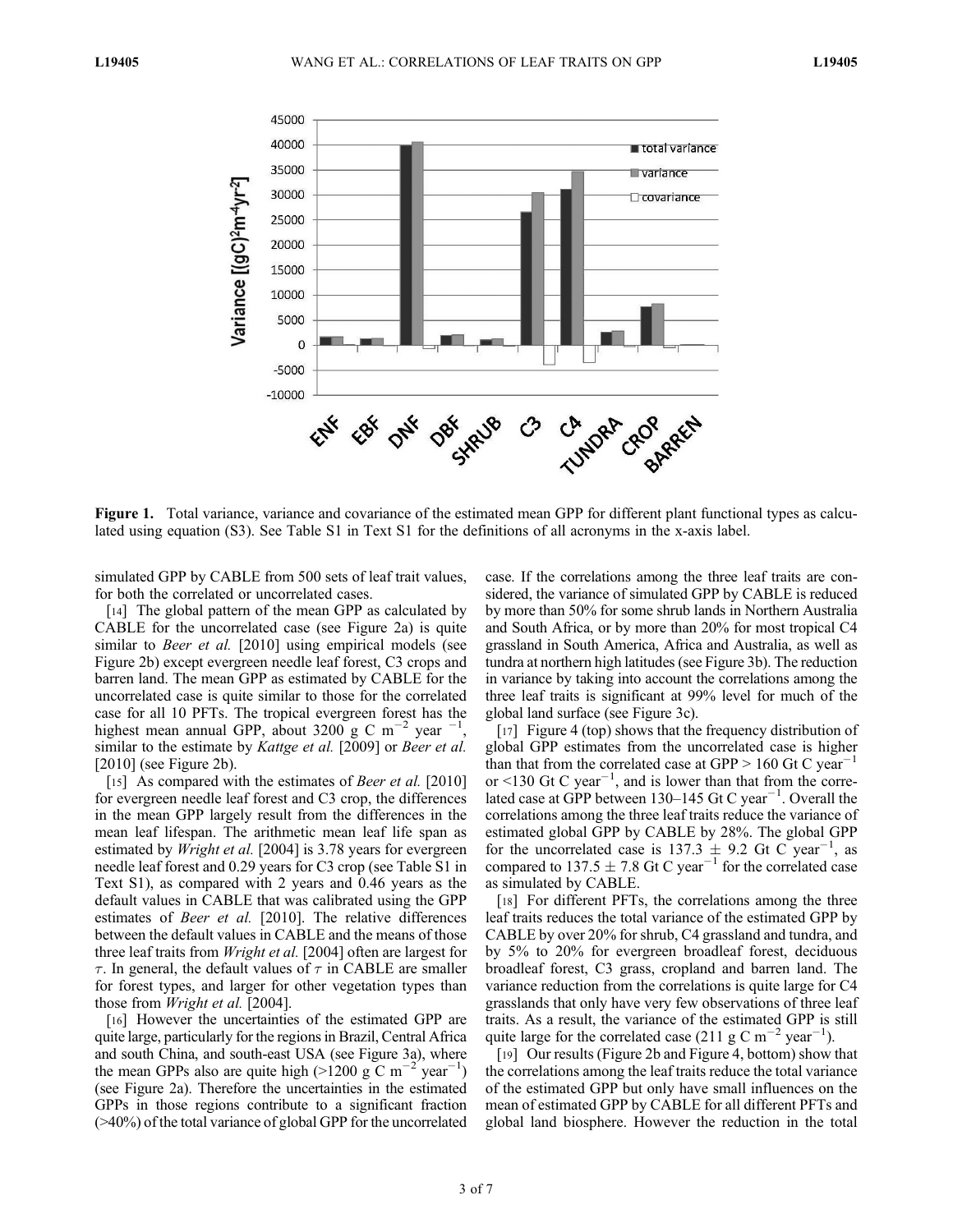

Figure 2. (a) The mean estimate of the simulated GPP by CABLE for the uncorrelated case, and (b) mean GPP of different plant functional types for the correlated and uncorrelated cases in comparison with the results from Beer et al. [2010].

variance of GPP for each PFT as shown in Figure 4 (bottom) is much larger than that in Figure 1b, because the relationship between GPP and each of the three leaf traits is nonlinear.

# 5. Implications

[20] Using the observed mean, variance and the correlations among the three key leaf traits for canopy photosynthesis, we simulated that global GPP of land biosphere is  $137.5 \pm 7.8$  Gt C year<sup>-1</sup>, which is higher than the estimated GPP by CABLE using default values for the three leaf traits. However the estimated mean GPP in this study is not statistically significantly different from the estimate of Beer et al. [2010] using empirical models, but is significantly lower than the best estimate of 150 to 175 Gt C year<sup>-1</sup> by Welp et al. [2011]. Based on our results, the probability is less than  $9\%$ for GPP being from 150 to 175  $\overline{G}t$  C year<sup>-1</sup>, and would be even lower if all other parameters in CABLE were recalibrated against the GPP estimates of Beer et al. [2010]. A full analysis of the uncertainty of GPP for different PFTs or global land biosphere will need to bring in additional constraints, such as latent heat flux and leaf area index. This will be explored in the future.

[21] Results from this study have several implications. The first one is that our results provide further support for the need of developing a trait-based classification of PFTs for global land surface models, as advocated by Reich et al. [2007]. Global land surface models use plant functional types to represent different land surface types, and each plant functional type is given a set of values for different model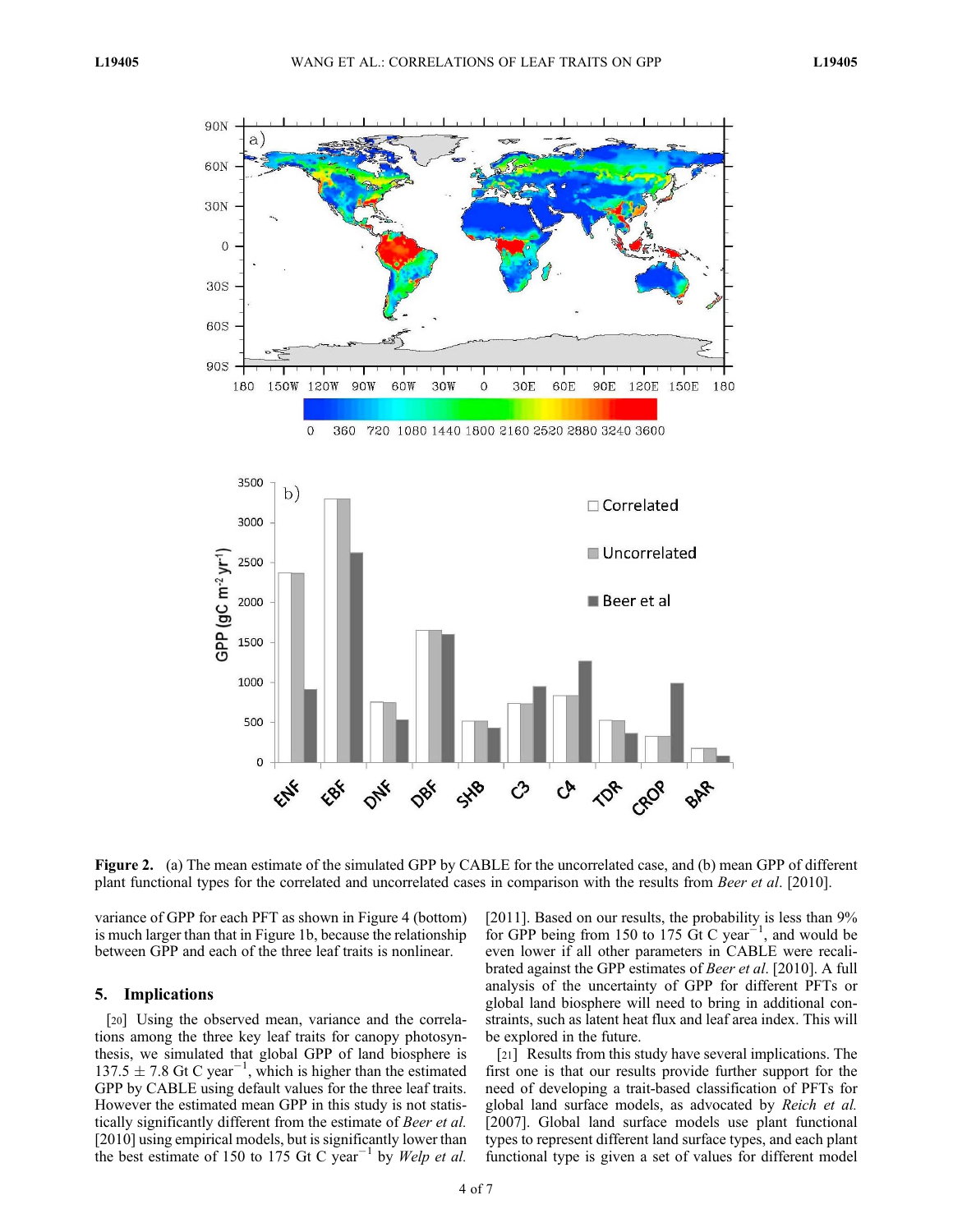

Figure 3. (a) Variance of the estimated mean GPP for the uncorrelated case in  $(g C)^2 m^{-4}$  year<sup>-2</sup>, (b) fractional reduction in the variance when the correlations among the three leaf traits are considered and (c) the region with variance reduction being significant at 10%, 5% or 1% levels (F test).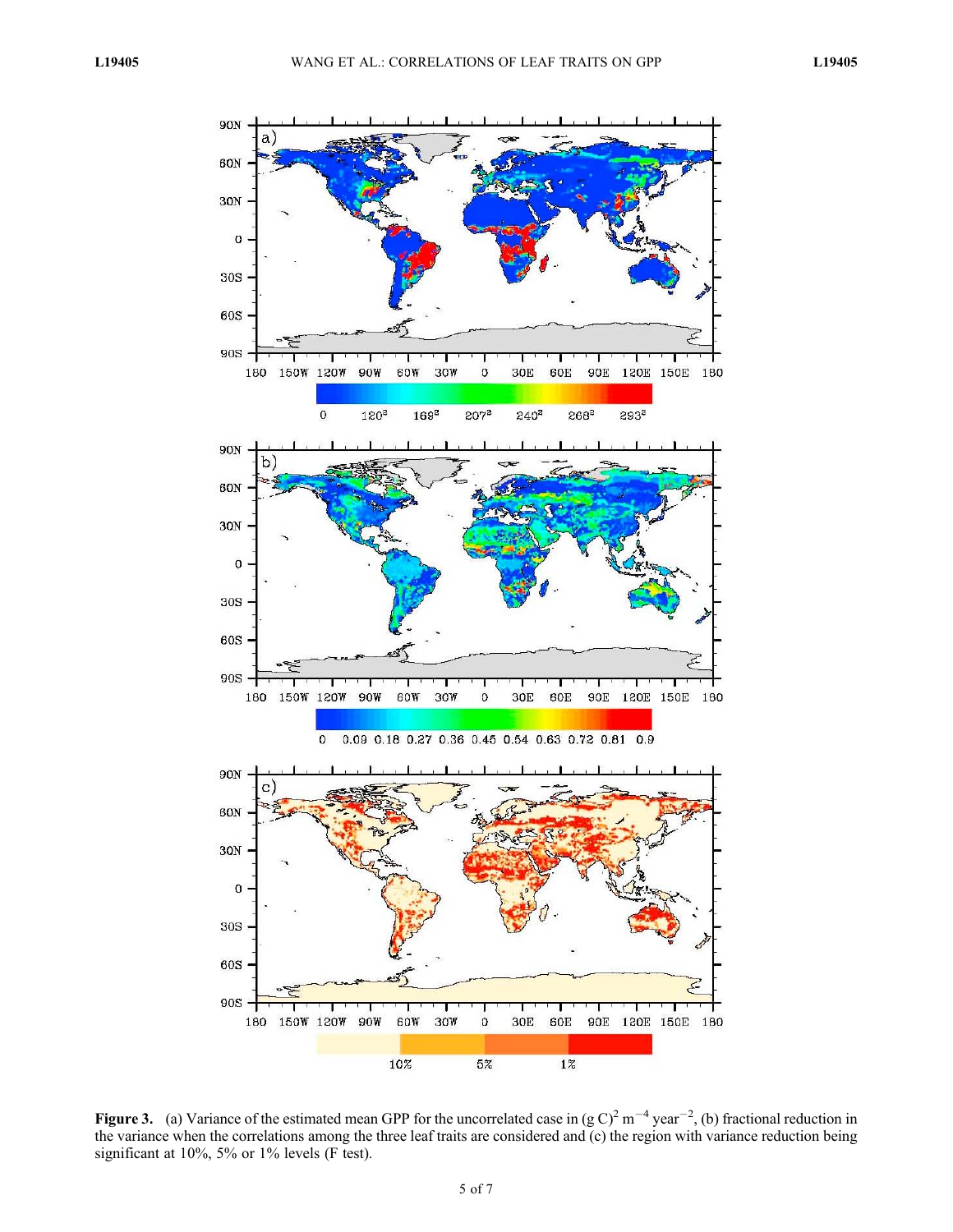

Figure 4. (top) Frequency distribution of the simulated global GPP by CABLE for the correlated and uncorrelated case  $(in Gt C year^{-1})$ , and (bottom) the fractional reduction in the variance of the estimated GPP for different plant functional types.

parameters, including the three parameters we studied here. Because of the large number of model parameters and their uncertainties, those models have high degrees of freedom, which makes model calibration quite difficult and predictions by those models are highly uncertain. By taking into account the known correlations among different model parameters we can thus reduce the degrees of freedom in the model parameter space as well as the uncertainty associated with model predictions, therefore PFT-specific effects on model output can then be better distinguished from another in global land surface modeling. The second type of implication is that use of covariance among key leaf traits can reduce uncertainties of model parameter estimates and predictions by those models. Most studies on parameter estimation using global land models have assumed, a priori, that model parameters are independent, and found that current observations can be used to constrain only a small fraction of the large

numbers of parameters in those models [Rayner et al., 2005; Wang et al., 2009; Ziehn et al., 2011]. On the other hand, field observations of key leaf traits are quite comprehensive as in the GLOPNET and other datasets [see Wright et al., 2004; Kattge et al., 2011.]. There is an increasing trend towards firmly establishing at regional to global scales the general relationships among key functional traits of plants [e.g., Reich et al., 1997; Wright et al., 2004; Cornwell et al., 2008, 2009; Chave et al., 2009]. Results from this study suggest that correlations among the three leaf traits, and possibly other traits [see Ziehn et al., 2011] can be used as a significant constraint on the estimates of model parameters or predictions by those models to regional to global scales.

[22] **Acknowledgments.** We benefitted from discussion with Gordon Bonan and Rosie Fisher during the early stages of this study and Jens Kattge in the latter stages. We are grateful for the financial support to Xingjie Lu from the China Scholarship Council; to Ying-Ping Wang from the Department of Climate Change and Energy Efficiency, Australia; to the Australian